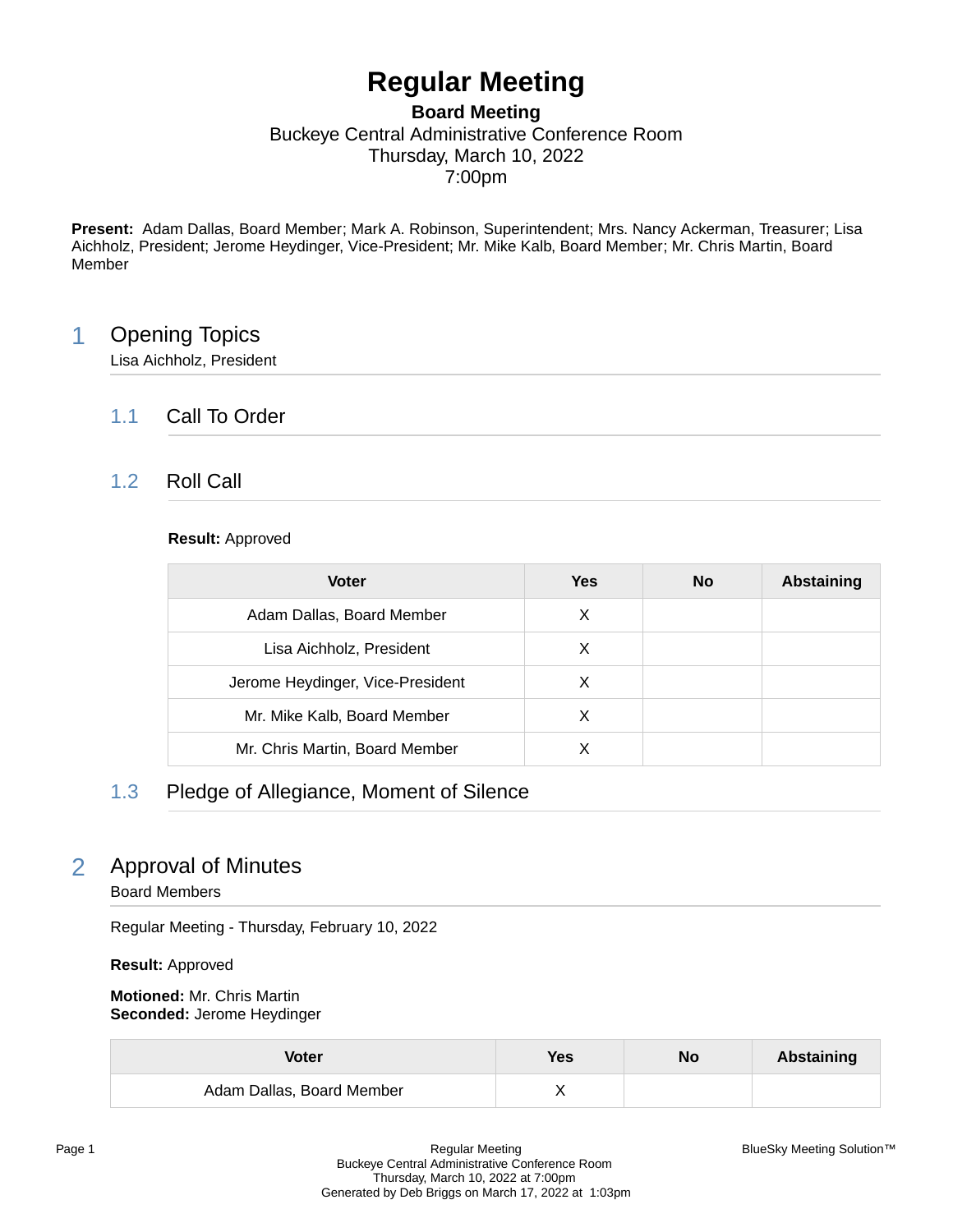| Lisa Aichholz, President         |  |  |
|----------------------------------|--|--|
| Jerome Heydinger, Vice-President |  |  |
| Mr. Mike Kalb, Board Member      |  |  |
| Mr. Chris Martin, Board Member   |  |  |

#### **Attachments:**

[Minutes\\_February\\_10\\_2022\\_Regular\\_BOE\\_Meeting.pdf](https://bcbucks.blueskymeeting.com/meeting_groups/32/item_attachments/64933)

# 3 Hearing of Public

Nick Faeth

### 4 Correspondence

Mark A. Robinson, Superintendent

- Bucyrus Backpack Program Rotary Club Auctionfest
	- April 9, 2022; 5:00 p.m. Trillium Event Center

#### **Attachments:**

[Buckeye\\_Central\\_Local\\_Schools\\_Mail\\_-\\_Backpack\\_Program.pdf](https://bcbucks.blueskymeeting.com/meeting_groups/32/item_attachments/65163)

### 5 Board Committee Reports

#### Board Members

5.1 Financial - Mike Kalb 5.2 Legislative - Lisa Aichholz 5.3 Policy - Chris Martin, Adam Dallas (Vol. 40, No. 2, January 2022) 5.4 Athletics (Boosters) - Alternating 5.5 Music (Boosters) - Alternating 5.6 BC Endowment Fund - Alternating

#### **Attachments:**

[Athletic\\_and\\_Music\\_Boosters\\_Dates\\_2022\\_PDF.pdf](https://bcbucks.blueskymeeting.com/meeting_groups/32/item_attachments/64940)

## 6 Financial Reports

Mrs. Nancy Ackerman, Treasurer

#### **Attachments:**

[TreasReport\\_2-28-2022.pdf](https://bcbucks.blueskymeeting.com/meeting_groups/32/item_attachments/64938)

# 6.1 Financial Report - Consent Agenda

Mrs. Nancy Ackerman, Treasurer

Approve Financial Report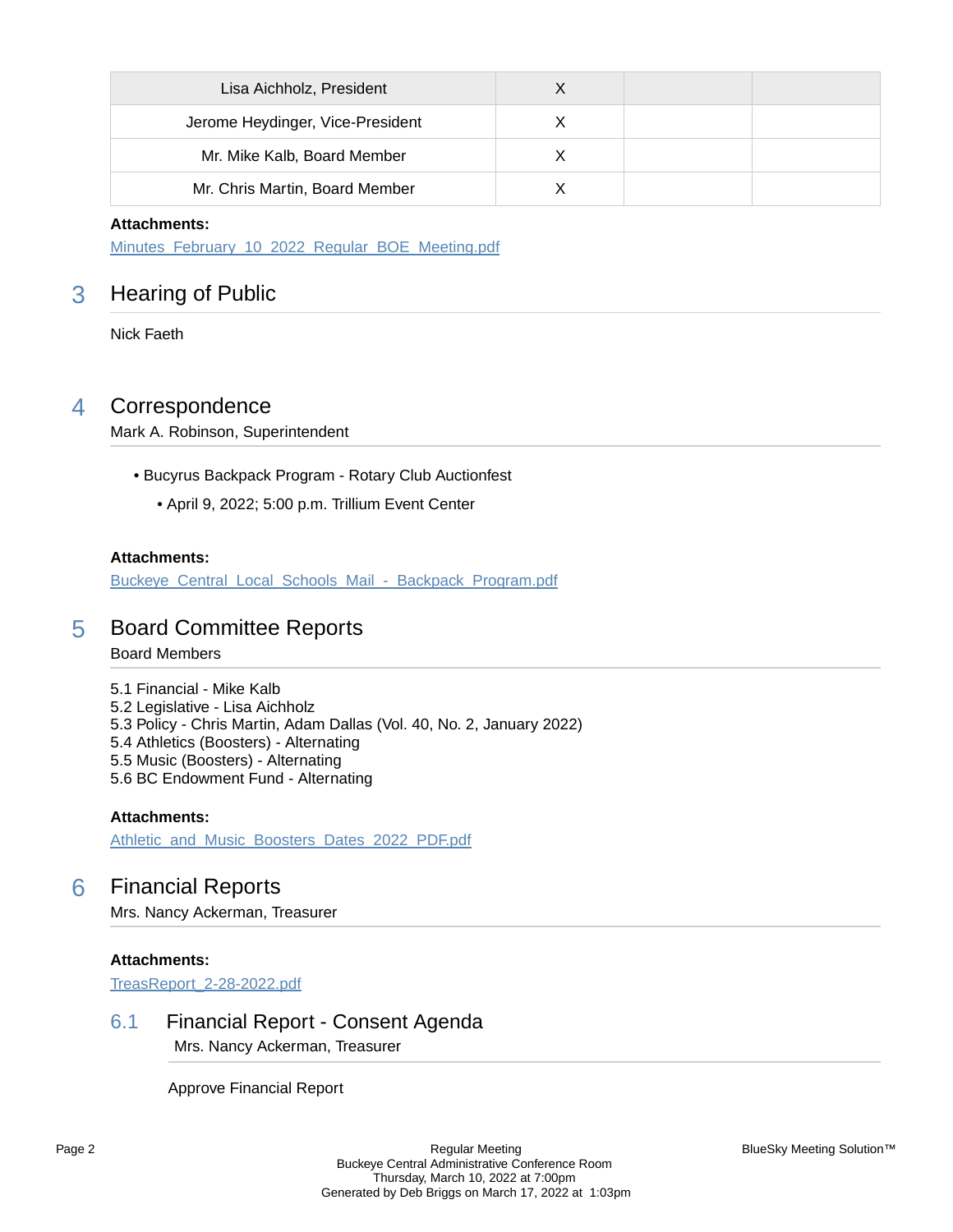Approve Bills as Submitted Approve Investments

#### **Result:** Approved

**Motioned:** Mr. Chris Martin **Seconded:** Mr. Mike Kalb

| <b>Voter</b>                     | <b>Yes</b> | <b>No</b> | <b>Abstaining</b> |
|----------------------------------|------------|-----------|-------------------|
| Adam Dallas, Board Member        | X          |           |                   |
| Lisa Aichholz, President         | X          |           |                   |
| Jerome Heydinger, Vice-President | х          |           |                   |
| Mr. Mike Kalb, Board Member      | х          |           |                   |
| Mr. Chris Martin, Board Member   |            |           |                   |

7 Superintendent's Report and Discussions

Mark A. Robinson, Superintendent

# 7.1 Board-Superintendent Partnership

- PCTC 51<sub>st</sub> Annual All Board Member-Administrator Dinner Meeting (RSVP)
	- Thursday, March 31, 2022; 6:00 p.m.
- Ron Clark Academy In-Service; Friday, September 16, 2022
- Professional Development Days
	- Friday, March 11, 2022 to Monday, March 14
		- Girls' Basketball State Tournament
- Late Start Days March 28; April 25, 2022
- Social Media Report Card; November 1, 2021 January 31, 2022
- 2022-2023 School Year Calendar
- Media Center Project Update (Kent Buehrer)
	- Bids Due, April 4; 2:00 p.m.
	- Pre-Bid Mtg., Monday March 21; 3:30 p.m.
	- Legal Notice Notice to Bidders

#### **Attachments:**

Buckey Central Social Media Report Card Nov 2021 - Jan 2022 1 1.pdf [Legal\\_Notice\\_Notice\\_to\\_Bidders\\_Media\\_Center\\_Project.pdf](https://bcbucks.blueskymeeting.com/meeting_groups/32/item_attachments/64934) [PCTC\\_All\\_Board-Administrator\\_Dinner\\_2022\\_RSVP.pdf](https://bcbucks.blueskymeeting.com/meeting_groups/32/item_attachments/64935)

## 7.2 Building/Departmental Reports

Principals, Directors, Supervisors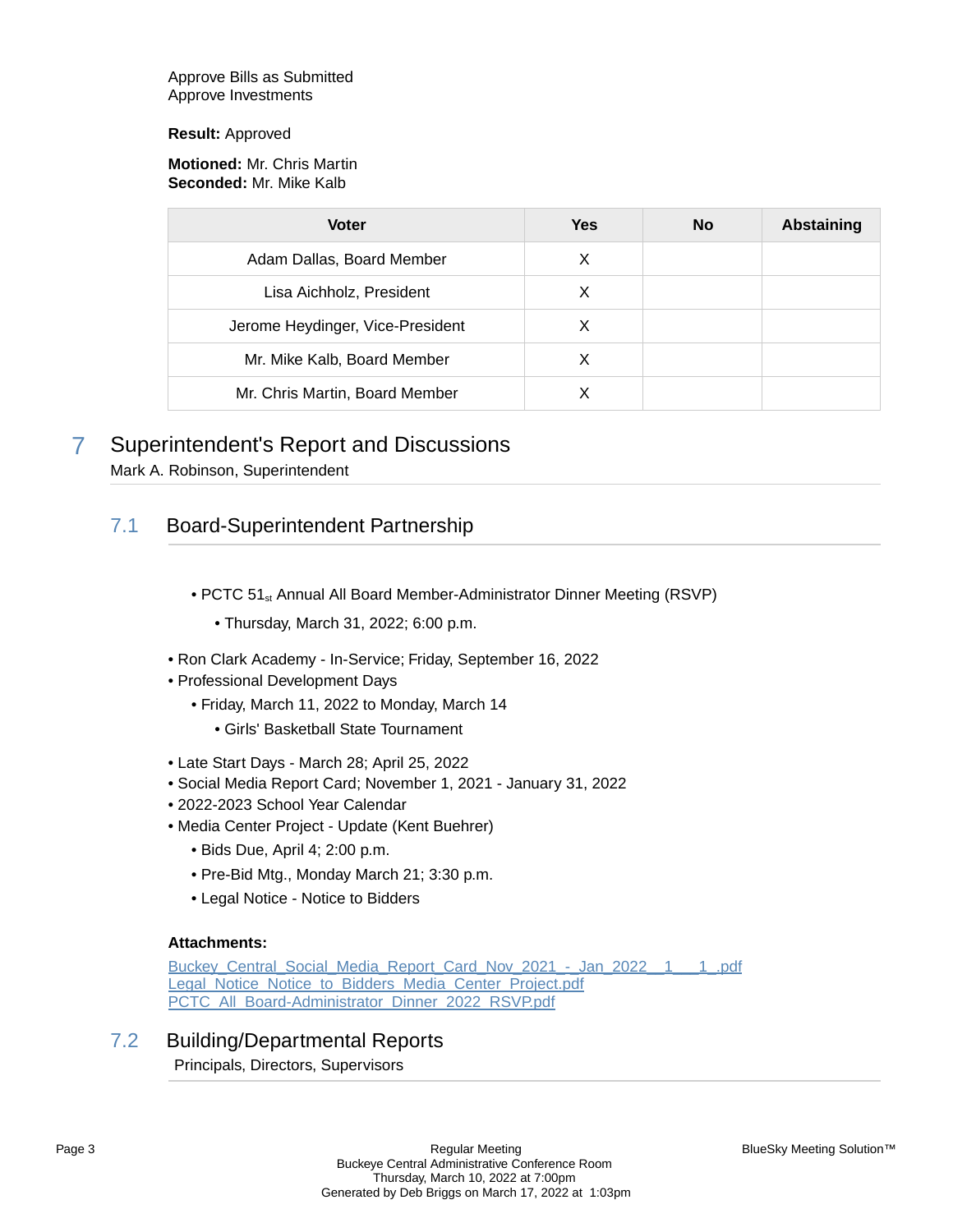High School (7-12) - Dr. Michael Martin Middle School (5-8) - Jennifer Moore Elementary School (PK-4) - Leah Filliater Director of Education - Diane Ervin Director of Curriculum and Assessment - Rachael Salazar Special Education - Lisa McGinnis Technology - Tammy Studer Maintenance - Jarrod Clady Transportation - Deb Briggs

#### **Attachments:**

[Elementary\\_Board\\_Update-\\_March.pdf](https://bcbucks.blueskymeeting.com/meeting_groups/32/item_attachments/64939) [Technology Report March 2022](https://bcbucks.blueskymeeting.com/meeting_groups/32/item_attachments/64950) [March\\_MS\\_update.docx](https://bcbucks.blueskymeeting.com/meeting_groups/32/item_attachments/65120)

### 8 Recommendations - General Mark A. Robinson, Superintendent

### 8.1 Building Usage Requests

**Buckeye Bombers, Baseball Team**; Gymnasiums & JV Baseball Field; March 1, 2022 - July 6, 2022; various dates/times; scheduled through Phil Loy, Athletic Director; approximately 14 participants; Representative: Randy Hiler, 5467 Baseline Road, New Washington, OH 44854. **BC Community Lion's Club**; March 21, 2022; 7:00 p.m. - 9:00 p.m.; approximately 25 participants; Representative: **Teresa Faeth**/Kevin Riedy, **539 Scharf St., New Washington, OH 44854**.

**New Washington Youth Baseball/Softball**; Varsity Baseball & Softball Fields, Baseball Fields - New Washington Park; April 1, 2022 - June 30, 2022, as scheduled by Phil Loy, Athletic Director, approximately 140 youth; Representative: Tyler Pope, P.O. Box 53, New Washington, OH 44854.

#### **Result:** Approved

**Motioned:** Mr. Chris Martin **Seconded:** Jerome Heydinger

| <b>Voter</b>                     | Yes | <b>No</b> | <b>Abstaining</b> |
|----------------------------------|-----|-----------|-------------------|
| Adam Dallas, Board Member        | X   |           |                   |
| Lisa Aichholz, President         | X   |           |                   |
| Jerome Heydinger, Vice-President | X   |           |                   |
| Mr. Mike Kalb, Board Member      | х   |           |                   |
| Mr. Chris Martin, Board Member   |     |           |                   |

### 8.2 RESOLVE to approve the District calendar for the 2022-2023 school year.

**Result:** Approved

**Motioned:** Mr. Mike Kalb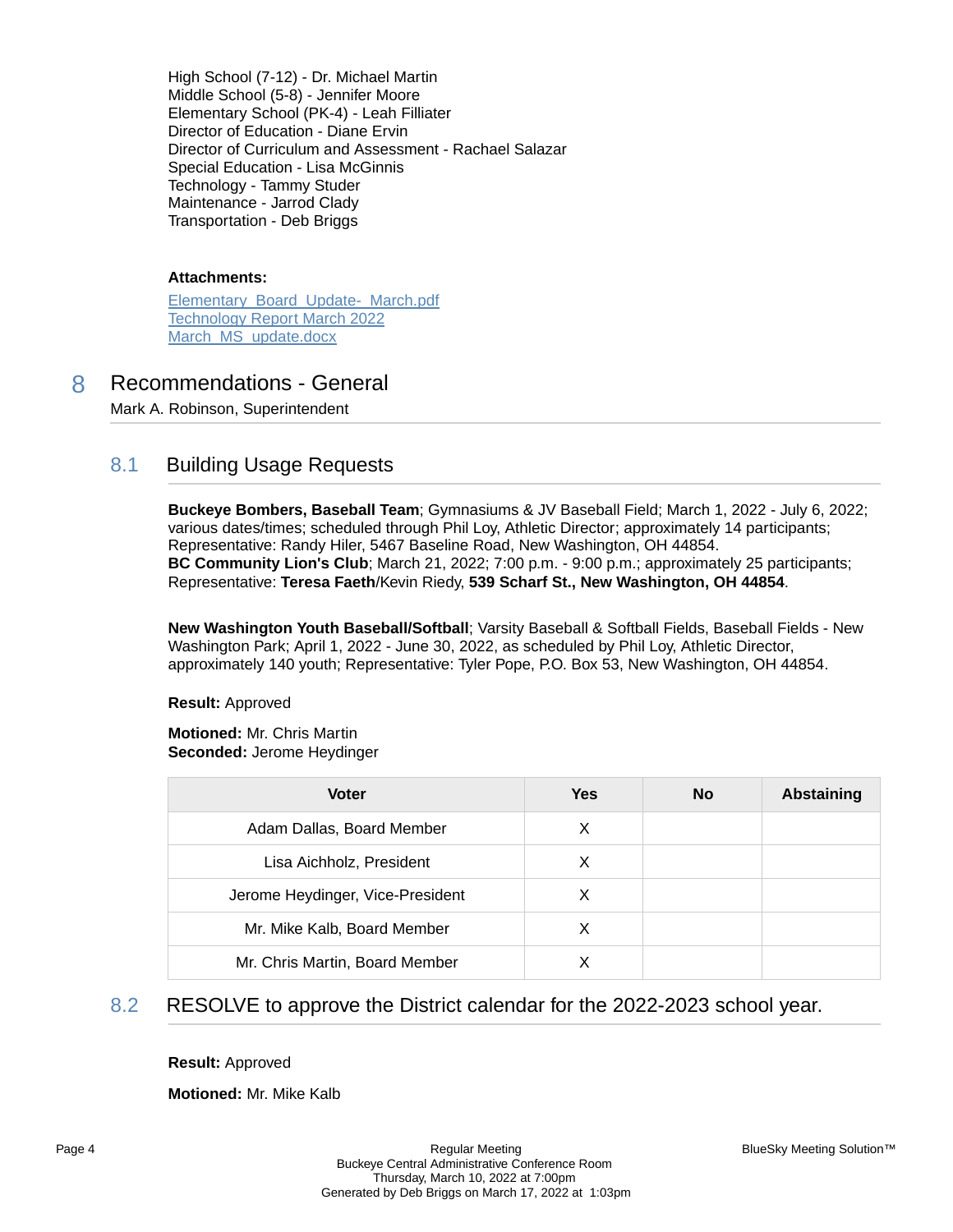#### **Seconded:** Adam Dallas

| <b>Voter</b>                     | Yes | <b>No</b> | <b>Abstaining</b> |
|----------------------------------|-----|-----------|-------------------|
| Adam Dallas, Board Member        | X   |           |                   |
| Lisa Aichholz, President         | X   |           |                   |
| Jerome Heydinger, Vice-President | X   |           |                   |
| Mr. Mike Kalb, Board Member      | х   |           |                   |
| Mr. Chris Martin, Board Member   |     |           |                   |

#### **Attachments:**

Board Approval 03\_10\_22\_Version\_No\_2\_2022-2023\_School\_Calendar\_Buckeye\_Central.xlsx

# 8.3 RESOLVE to approve the District lawn mowing contract with S&K Outdoor Development, LLC.

2 years - 2022, 2023

**Result:** Approved

#### **Motioned:** Jerome Heydinger **Seconded:** Mr. Chris Martin

| <b>Voter</b>                     | Yes | <b>No</b> | <b>Abstaining</b> |
|----------------------------------|-----|-----------|-------------------|
| Adam Dallas, Board Member        | X   |           |                   |
| Lisa Aichholz, President         | X   |           |                   |
| Jerome Heydinger, Vice-President | X   |           |                   |
| Mr. Mike Kalb, Board Member      | X   |           |                   |
| Mr. Chris Martin, Board Member   |     |           |                   |

### 8.4 RESOLVE to approve the Bilateral Articulation Agreement between Buckeye Central High School and North Central State College.

2022 Graduates; Expires on July 1, 2024

**Result:** Approved

**Motioned:** Mr. Mike Kalb **Seconded:** Adam Dallas

| Voter                            | Yes | No | Abstaining |
|----------------------------------|-----|----|------------|
| Adam Dallas, Board Member        |     |    |            |
| Lisa Aichholz, President         |     |    |            |
| Jerome Heydinger, Vice-President |     |    |            |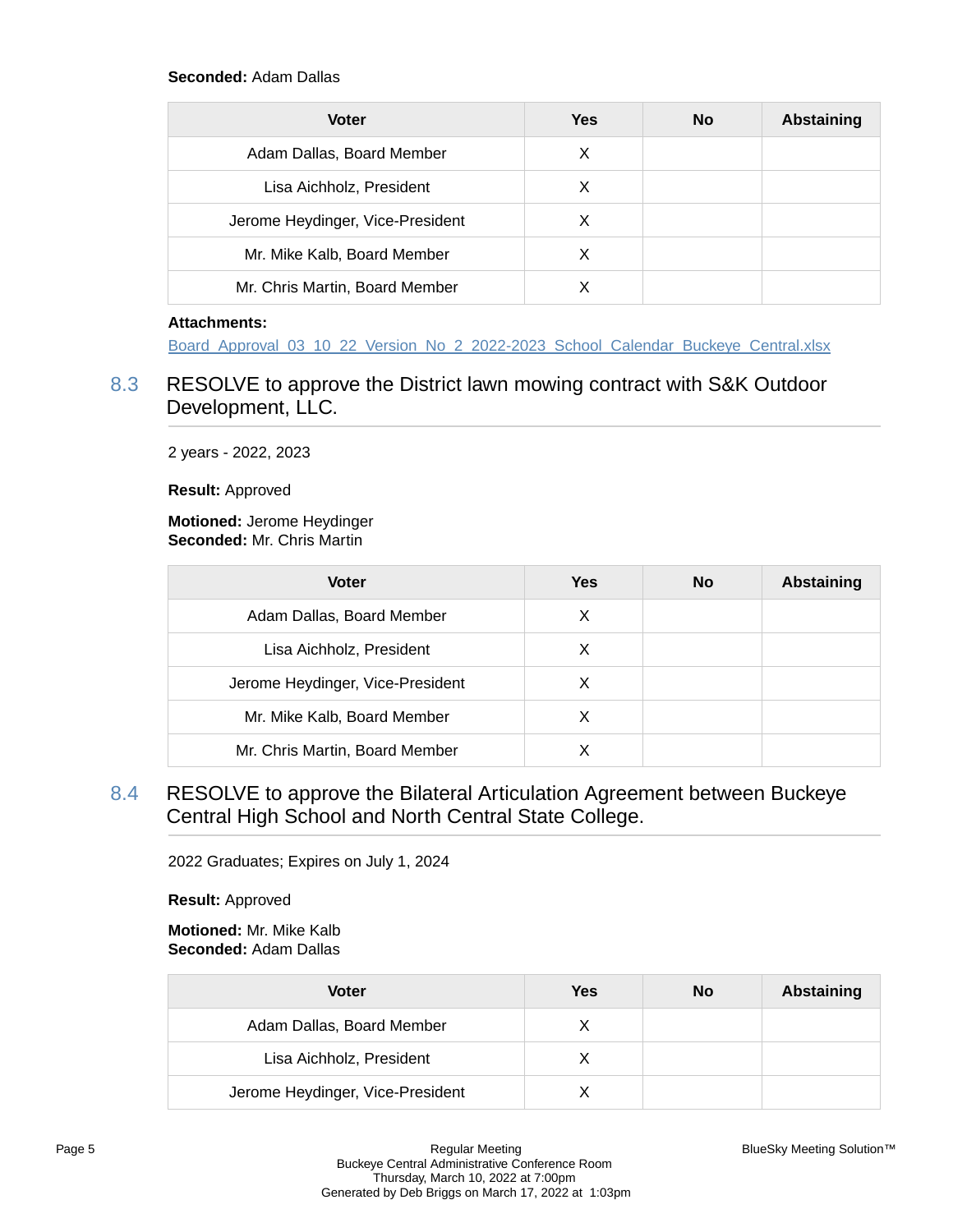| Mr. Mike Kalb, Board Member    |  |  |
|--------------------------------|--|--|
| Mr. Chris Martin, Board Member |  |  |

#### **Attachments:**

[North\\_Central\\_State\\_College\\_Bilateral\\_Articulation\\_Agreement\\_2022\\_Graduates\\_Expires\\_07-01-](https://bcbucks.blueskymeeting.com/meeting_groups/32/item_attachments/64930) [2024.pdf](https://bcbucks.blueskymeeting.com/meeting_groups/32/item_attachments/64930)

# 8.5 RESOLVE to approve the REVISED North Central Ohio ESC County Service Agreement, 2021-2022.

**Result:** Approved

#### **Motioned:** Mr. Chris Martin **Seconded:** Jerome Heydinger

| <b>Voter</b>                     | <b>Yes</b> | <b>No</b> | <b>Abstaining</b> |
|----------------------------------|------------|-----------|-------------------|
| Adam Dallas, Board Member        | X          |           |                   |
| Lisa Aichholz, President         | X          |           |                   |
| Jerome Heydinger, Vice-President | X          |           |                   |
| Mr. Mike Kalb, Board Member      | X          |           |                   |
| Mr. Chris Martin, Board Member   |            |           |                   |

#### **Attachments:**

[NCOESC\\_Revised\\_2021-2022\\_County\\_Service\\_Agreement\\_Estimated\\_Data\\_Mid-Year\\_Update.pdf](https://bcbucks.blueskymeeting.com/meeting_groups/32/item_attachments/64931)

# 8.6 RESOLVE to approve the Master Services Agreement with Specialized Education of Ohio, Inc.

Center for Autism & Dyslexia 2021-2022

**Result:** Approved

#### **Motioned:** Adam Dallas **Seconded:** Mr. Chris Martin

| <b>Voter</b>                     | Yes | <b>No</b> | <b>Abstaining</b> |
|----------------------------------|-----|-----------|-------------------|
| Adam Dallas, Board Member        | X   |           |                   |
| Lisa Aichholz, President         | X   |           |                   |
| Jerome Heydinger, Vice-President | X   |           |                   |
| Mr. Mike Kalb, Board Member      | X   |           |                   |
| Mr. Chris Martin, Board Member   | х   |           |                   |

#### **Attachments:**

[Master\\_Services\\_Agreement\\_Specialized\\_Education\\_of\\_Ohio\\_RSY\\_and\\_ESY\\_2021-2022.pdf](https://bcbucks.blueskymeeting.com/meeting_groups/32/item_attachments/64936)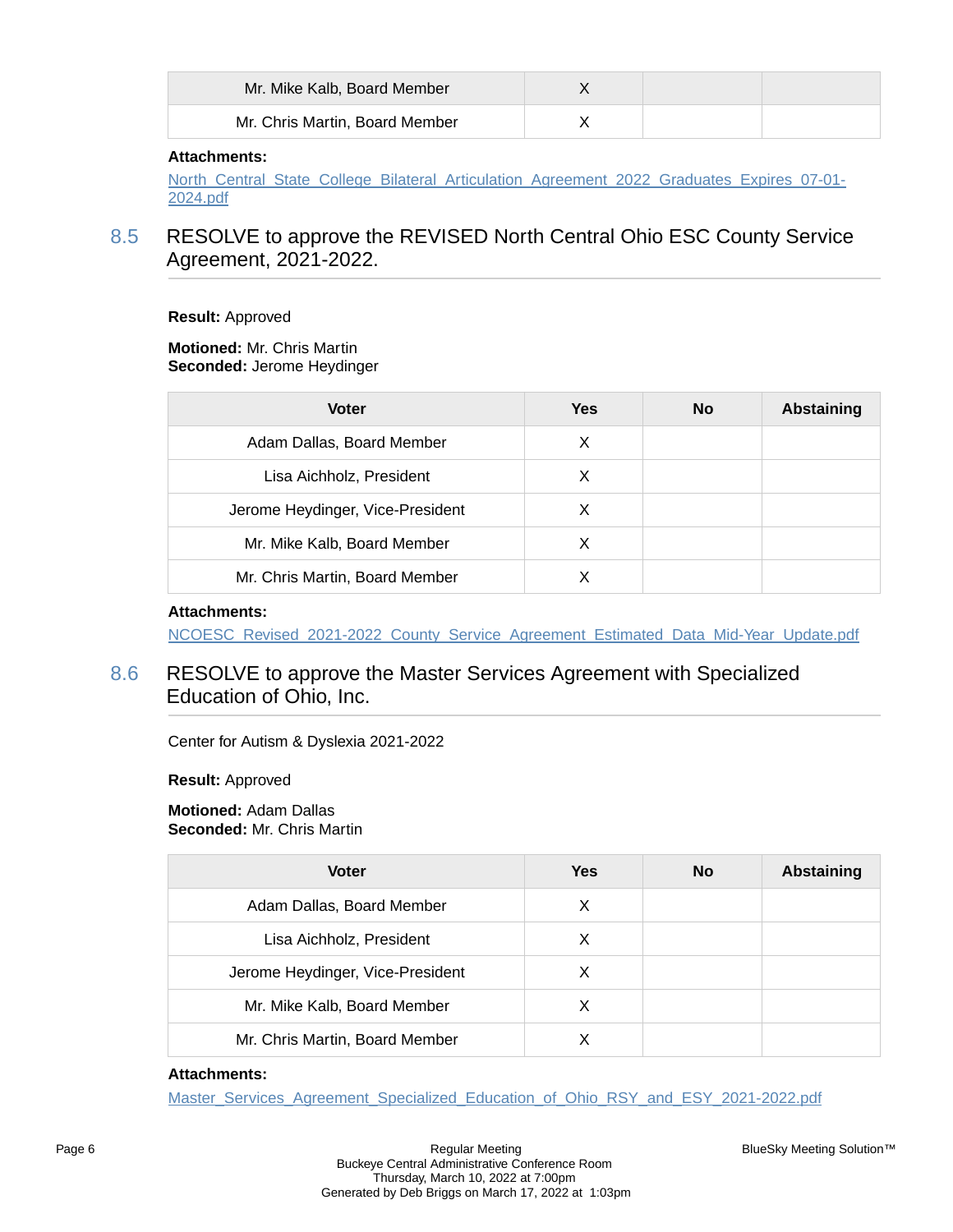- 8.7 RESOLVE to approve the construction documents and authorize the commencement of the bidding process in connection with the renovations to the media center and other designated areas at Buckeye Central School.
	- Media Center (Library)
	- Athletic Director's Office
	- Guidance Office
	- Middle School Principal's and Secretary's Offices
	- Middle School Work Room & Teachers' Area
	- Middle School Classroom
	- Elementary Classrooms
	- Outdoor Signage

#### **Result:** Approved

#### **Motioned:** Mr. Chris Martin **Seconded:** Adam Dallas

| <b>Voter</b>                     | <b>Yes</b> | <b>No</b> | <b>Abstaining</b> |
|----------------------------------|------------|-----------|-------------------|
| Adam Dallas, Board Member        | X          |           |                   |
| Lisa Aichholz, President         | X          |           |                   |
| Jerome Heydinger, Vice-President | х          |           |                   |
| Mr. Mike Kalb, Board Member      | Х          |           |                   |
| Mr. Chris Martin, Board Member   |            |           |                   |

8.8 RESOLVE to approve the administration of the Third Grade English/Language Arts Assessment to be provided in paper format for the 2022-2023 school year.

#### **Result:** Approved

#### **Motioned:** Jerome Heydinger **Seconded:** Mr. Mike Kalb

| <b>Voter</b>                     | <b>Yes</b> | <b>No</b> | Abstaining |
|----------------------------------|------------|-----------|------------|
| Adam Dallas, Board Member        | X          |           |            |
| Lisa Aichholz, President         | X          |           |            |
| Jerome Heydinger, Vice-President | X          |           |            |
| Mr. Mike Kalb, Board Member      | X          |           |            |
| Mr. Chris Martin, Board Member   |            |           |            |

8.9 RESOLVE to approve Becky Miller as a trustee on the Bliss Memorial Public Library Board of Trustees.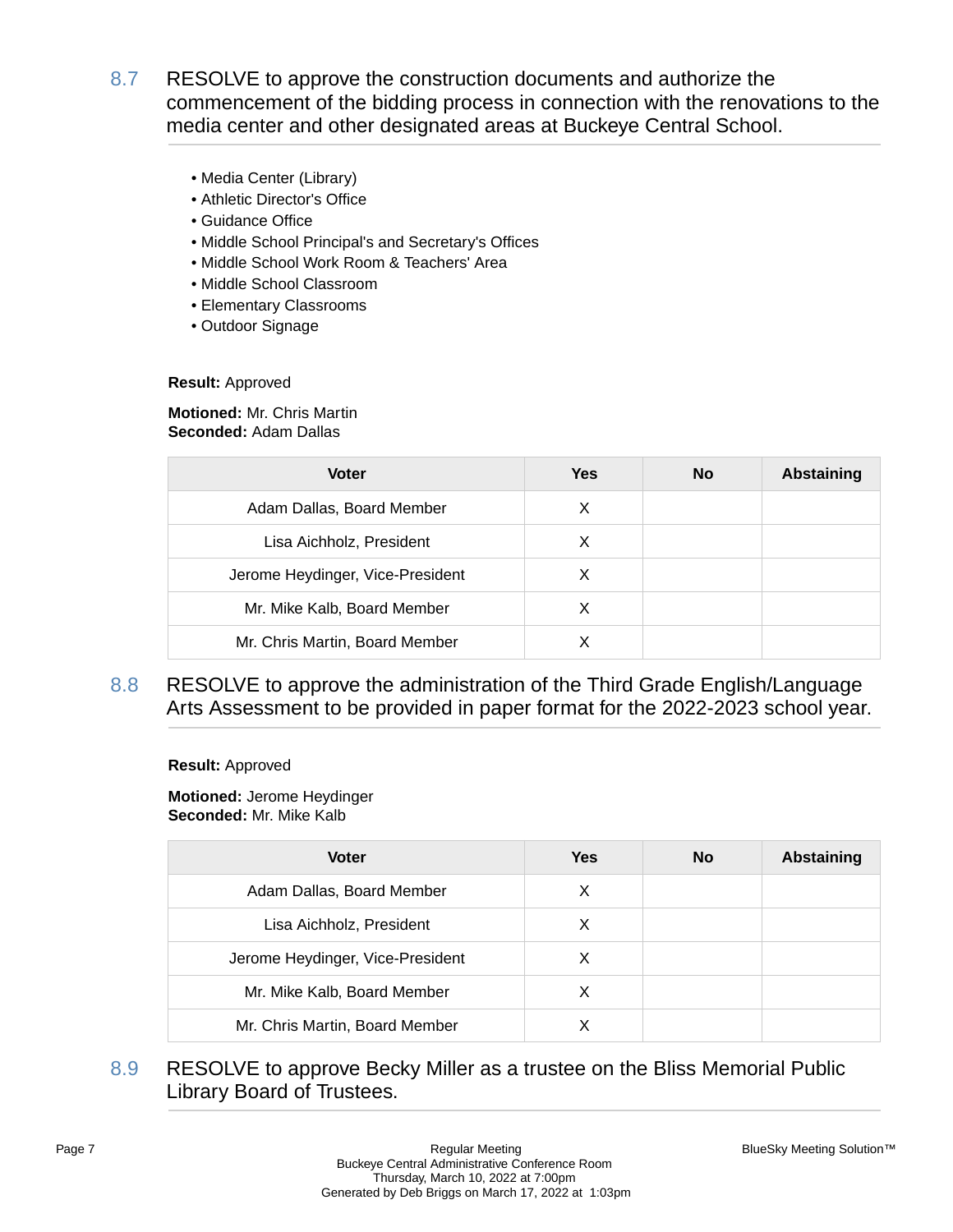#### **Result:** Approved

#### **Motioned:** Mr. Chris Martin **Seconded:** Adam Dallas

| <b>Voter</b>                     | <b>Yes</b> | <b>No</b> | <b>Abstaining</b> |
|----------------------------------|------------|-----------|-------------------|
| Adam Dallas, Board Member        | X          |           |                   |
| Lisa Aichholz, President         | х          |           |                   |
| Jerome Heydinger, Vice-President | х          |           |                   |
| Mr. Mike Kalb, Board Member      | X          |           |                   |
| Mr. Chris Martin, Board Member   |            |           |                   |

#### **Attachments:**

[Bliss\\_Memorial\\_Library\\_Trustee\\_Becky\\_Miller\\_March\\_2022.pdf](https://bcbucks.blueskymeeting.com/meeting_groups/32/item_attachments/65292)

# 9 Personnel Recommendations - Licensed/Certificated [Consent Agenda] Mark A. Robinson, Superintendent

Recommendations as per the dates, terms, and other applicable conditions specified and pending approval of BCI and FBI background checks as per ORC. BOE Approval of Item 9: Personnel Recommendations - Licensed/Certificated includes Subitem(s) 9.1, 9.2

# 9.1 RESOLVE to approve Amy Martin as a substitute teacher and tutor for the 2021-2022 school year.

## 9.2 Supplemental Contracts 2021-2022

- Marcia Stout Creative Writing Advisor
- Mark Heydinger Musical Director [Spring, 2022]
- Kari Tarvin Musical Accompanist [Spring, 2022]

#### **Result:** Approved

**Motioned:** Mr. Mike Kalb **Seconded:** Mr. Chris Martin

| <b>Voter</b>                     | Yes | No | <b>Abstaining</b> |
|----------------------------------|-----|----|-------------------|
| Adam Dallas, Board Member        | X   |    |                   |
| Lisa Aichholz, President         | X   |    |                   |
| Jerome Heydinger, Vice-President | х   |    |                   |
| Mr. Mike Kalb, Board Member      | х   |    |                   |
| Mr. Chris Martin, Board Member   | x   |    |                   |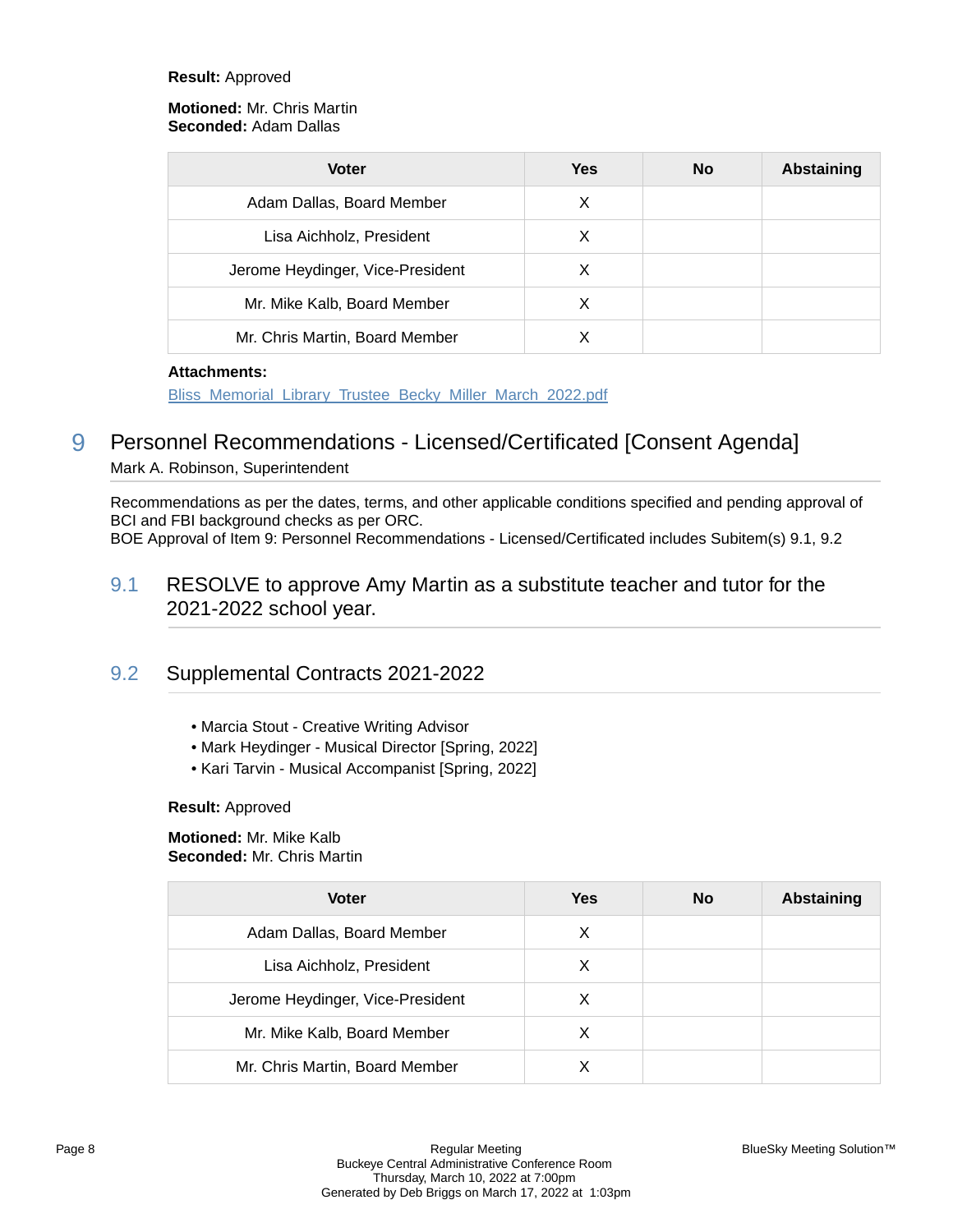# 10 Personnel Recommendations - School Support Personnel - Classified

Mark A. Robinson, Superintendent

Recommendations as per the dates, terms, and other applicable conditions specified and pending approval of BCI and FBI background checks as per ORC.

WHEREAS, the Board has posted and advertised these positions as being available to employees of the district who hold teaching licenses, and no such employee qualified to fill the position has applied for, been offered, or accepted such position,

BE IT THEREFORE RESOLVED, to approve the following classified employee(s) for the supplemental positions(s) listed below for the 2021-2022 school year as per the Teachers' Co-Curricular Salary Schedule effective July 1, 2021.

BOE Approval of Item 10: Personnel Recommendations - School Support Personnel (SSP) - Classified includes Subitem(s) 10.1, 10.2

### 10.1 RESOLVE to approve James Shade as a substitute custodian.

### 10.2 Supplemental Contracts 2021-2022

Vicki Beeson - Spring Musical 2022 (Assistant Director)

**Result:** Approved

**Motioned:** Mr. Mike Kalb **Seconded:** Mr. Chris Martin

| <b>Voter</b>                     | <b>Yes</b> | No | Abstaining |
|----------------------------------|------------|----|------------|
| Adam Dallas, Board Member        | X          |    |            |
| Lisa Aichholz, President         | X          |    |            |
| Jerome Heydinger, Vice-President | X          |    |            |
| Mr. Mike Kalb, Board Member      | х          |    |            |
| Mr. Chris Martin, Board Member   |            |    |            |

### 11 Old Business

Board Members

## 12 New Business

Board Members

## 13 Items for Discussion

Board Members

- Special Board Meeting Thursday, April 7, 2022 7:00 p.m.
- Regular Board Meeting Thursday, April 14, 2022 7:00 p.m.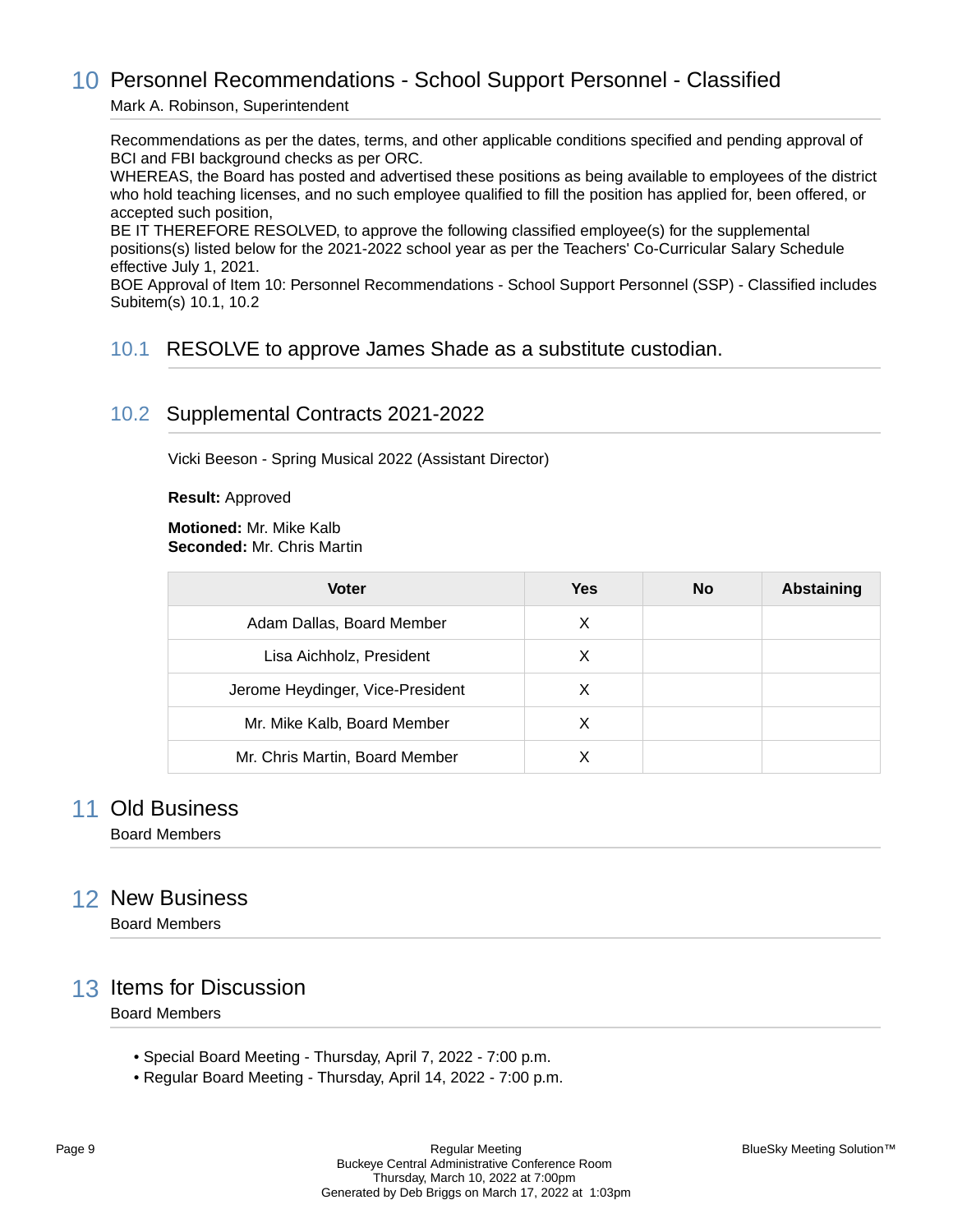# 14 Executive Session

1. The appointment, employment, dismissal, discipline, promotion, demotion, or compensation of an employee or official.

### 14.1 Enter into Executive Session

Time: 8:26

**Result:** Approved

#### **Motioned:** Mr. Chris Martin **Seconded:** Mr. Mike Kalb

| <b>Voter</b>                     | Yes | <b>No</b> | <b>Abstaining</b> |
|----------------------------------|-----|-----------|-------------------|
| Adam Dallas, Board Member        | X   |           |                   |
| Lisa Aichholz, President         | X   |           |                   |
| Jerome Heydinger, Vice-President | X   |           |                   |
| Mr. Mike Kalb, Board Member      | X   |           |                   |
| Mr. Chris Martin, Board Member   |     |           |                   |

## 14.2 Adjourn from Executive Session

Time: 9:02

#### **Result:** Approved

**Motioned:** Jerome Heydinger **Seconded:** Mr. Chris Martin

| <b>Voter</b>                     | <b>Yes</b> | No | <b>Abstaining</b> |
|----------------------------------|------------|----|-------------------|
| Adam Dallas, Board Member        | X          |    |                   |
| Lisa Aichholz, President         | X          |    |                   |
| Jerome Heydinger, Vice-President | X          |    |                   |
| Mr. Mike Kalb, Board Member      | X          |    |                   |
| Mr. Chris Martin, Board Member   | х          |    |                   |

# 15 Motion to Adjourn

#### **Result:** Approved

**Motioned:** Mr. Chris Martin **Seconded:** Mr. Mike Kalb